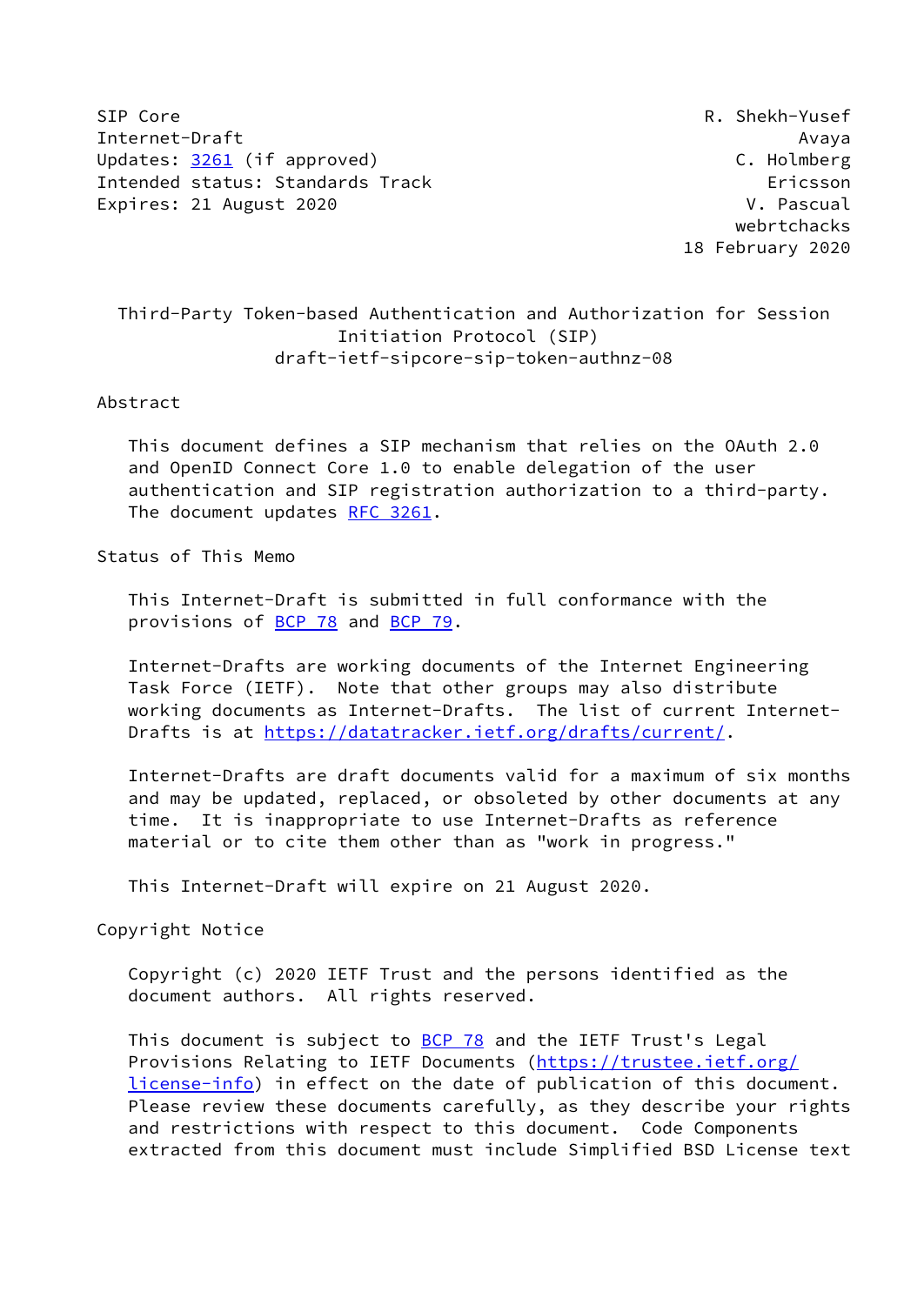<span id="page-1-1"></span>Internet-Draft 3rd-Party Token-based AuthNZ for SIP February 2020

 as described in Section 4.e of the [Trust Legal Provisions](https://trustee.ietf.org/license-info) and are provided without warranty as described in the Simplified BSD License.

 This document may contain material from IETF Documents or IETF Contributions published or made publicly available before November 10, 2008. The person(s) controlling the copyright in some of this material may not have granted the IETF Trust the right to allow modifications of such material outside the IETF Standards Process. Without obtaining an adequate license from the person(s) controlling the copyright in such materials, this document may not be modified outside the IETF Standards Process, and derivative works of it may not be created outside the IETF Standards Process, except to format it for publication as an RFC or to translate it into languages other than English.

# Table of Contents

|                                                            | $\overline{2}$ |
|------------------------------------------------------------|----------------|
|                                                            | $\overline{3}$ |
| SIP User Agent Types<br><u>1.2</u> .                       | $\overline{3}$ |
|                                                            | $\overline{4}$ |
|                                                            | $\overline{4}$ |
| $2.1.1.$ Obtaining Tokens                                  | $\overline{4}$ |
| $2.1.2$ . Protecting the Access Token                      | $\overline{5}$ |
| 2.1.3. REGISTER Request                                    | $\overline{5}$ |
| 2.1.4. Non-REGISTER Request                                | $\overline{5}$ |
| $2.2$ . UAS and Registrar Behavior                         | 6              |
|                                                            | 6              |
| 3.                                                         | $\overline{1}$ |
| WWW-Authenticate Response Header Field<br>$\overline{4}$ . | $\overline{1}$ |
| 5.                                                         | 8              |
| 5.1.                                                       | 8              |
| Registration with Pre-Configured AS<br>5.2.                | 10             |
| 6.                                                         | 11             |
| 7.                                                         | 11             |
| 8.                                                         | 11             |
| 9.                                                         | 12             |
|                                                            | 13             |
|                                                            |                |

<span id="page-1-0"></span>[1](#page-1-0). Introduction

The Session Initiation Protocol (SIP) [[RFC3261](https://datatracker.ietf.org/doc/pdf/rfc3261)] uses the framework used by HTTP [\[RFC7230](https://datatracker.ietf.org/doc/pdf/rfc7230)] for authenticating users, which is a simple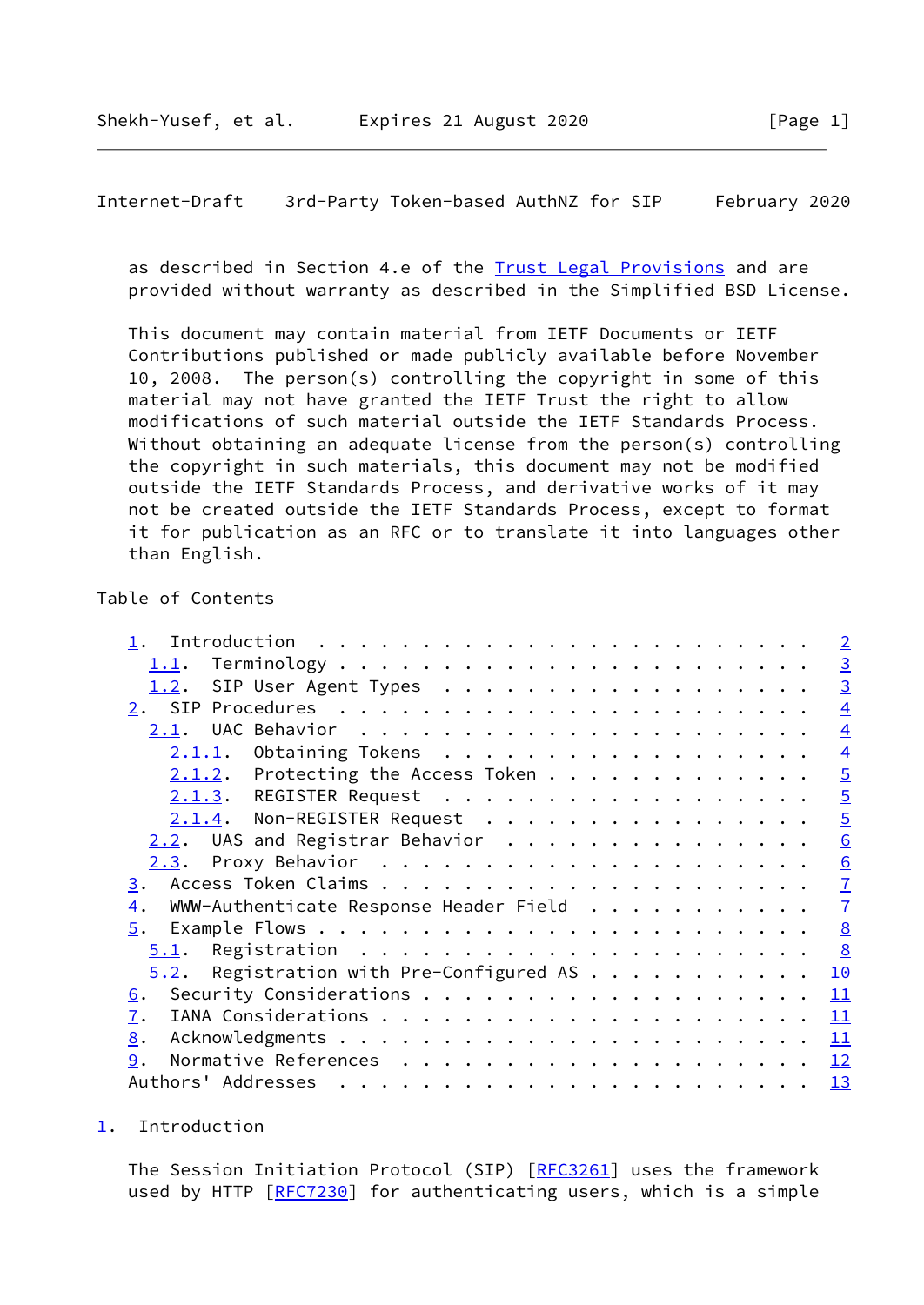challenge-response authentication mechanism that allows a server to challenge a client request and allows a client to provide authentication information in response to that challenge.

Shekh-Yusef, et al. Expires 21 August 2020 [Page 2]

<span id="page-2-1"></span>Internet-Draft 3rd-Party Token-based AuthNZ for SIP February 2020

 OAuth 2.0 [[RFC6749](https://datatracker.ietf.org/doc/pdf/rfc6749)] defines a token based authorization framework to allow clients to access resources on behalf of their user.

The OpenID Connect 1.0 [\[OPENID](#page-12-3)] specifications defines a simple identity layer on top of the OAuth 2.0 protocol, which enables clients to verify the identity of the user based on the authentication performed by a dedicated authorization server, as well as to obtain basic profile information about the user.

This document updates  $[REC3261]$ , by defining the UAC procedures if it receives a 401/407 response with multiple WWW-Authenticate/Proxy- Authenticate header fields, providing challenges using different authentication schemes for the same realm.

 This document defines an mechanism for SIP, that relies on the OAuth 2.0 and OpenID Connect Core 1.0 specifications, to enable the delegation of the user authentication and SIP registration authorization to a dedicated third-party entity that is separate from the SIP network elements that provide the SIP service.

# <span id="page-2-0"></span>[1.1](#page-2-0). Terminology

 The key words "MUST", "MUST NOT", "REQUIRED", "SHALL", "SHALL NOT", "SHOULD", "SHOULD NOT", "RECOMMENDED", "MAY", and "OPTIONAL" in this document are to be interpreted as described in [\[RFC2119](https://datatracker.ietf.org/doc/pdf/rfc2119)].

# <span id="page-2-2"></span>[1.2](#page-2-2). SIP User Agent Types

 [RFC6749] defines two types of clients, confidential and public, that apply to the SIP User Agents.

 \* Confidential User Agent: is a SIP UA that is capable of maintaining the confidentiality of the user credentials and any tokens obtained using these user credentials.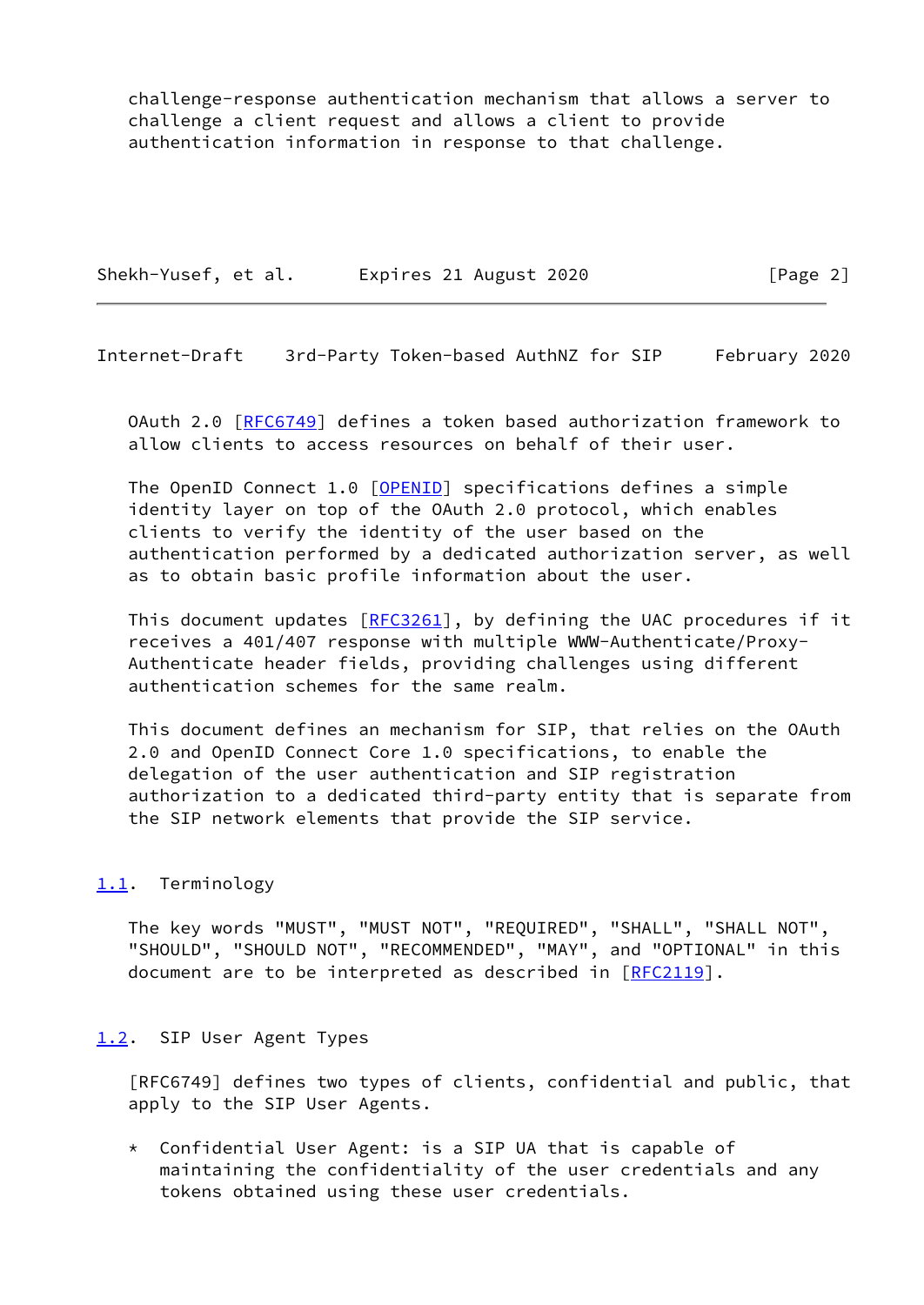\* Public User Agent: is a SIP UA that is incapable of maintaining the confidentiality of the user credentials and any obtained tokens.

 The mechanism defined in this document MUST only be used with Confidential User Agents, as the UA is expected to obtain and maintain tokens to be able to access the SIP network.

Shekh-Yusef, et al. Expires 21 August 2020 [Page 3]

<span id="page-3-1"></span>Internet-Draft 3rd-Party Token-based AuthNZ for SIP February 2020

#### <span id="page-3-0"></span>[2](#page-3-0). SIP Procedures

Section [22 of \[RFC3261\]](https://datatracker.ietf.org/doc/pdf/rfc3261#section-22) defines the SIP procedures for the Digest authentication mechanism procedures. The same procedures apply to the Bearer authentication mechanism, with the changes described in this section.

<span id="page-3-2"></span>[2.1](#page-3-2). UAC Behavior

<span id="page-3-3"></span>[2.1.1](#page-3-3). Obtaining Tokens

 When a UAC sends a request without credentials (or with credentials that are no longer valid), and receives a 401 (Unauthorized) or a 407 (Proxy Authentication Required) response that contains a WWW- Authenticate header field (in case of a 401 response) or a Proxy- Authenticate header field (in case of a 407 response) that indicates "Bearer" scheme authentication and contains an address to an Authorization Server, the UAC contacts the Authorization Server in order to obtain tokens, and includes the requested scopes, based on a local configuration.

 The tokens returned to the UA depend on the type of AS: with an OAuth AS, the tokens provided are the access token and refresh token. The access token will be sent to the SIP servers to authorize UAC's access to the service. The refresh token will only be used with the AS to get new access token and refresh token, before the expiry of the current access token. With an OpenID Connect server, an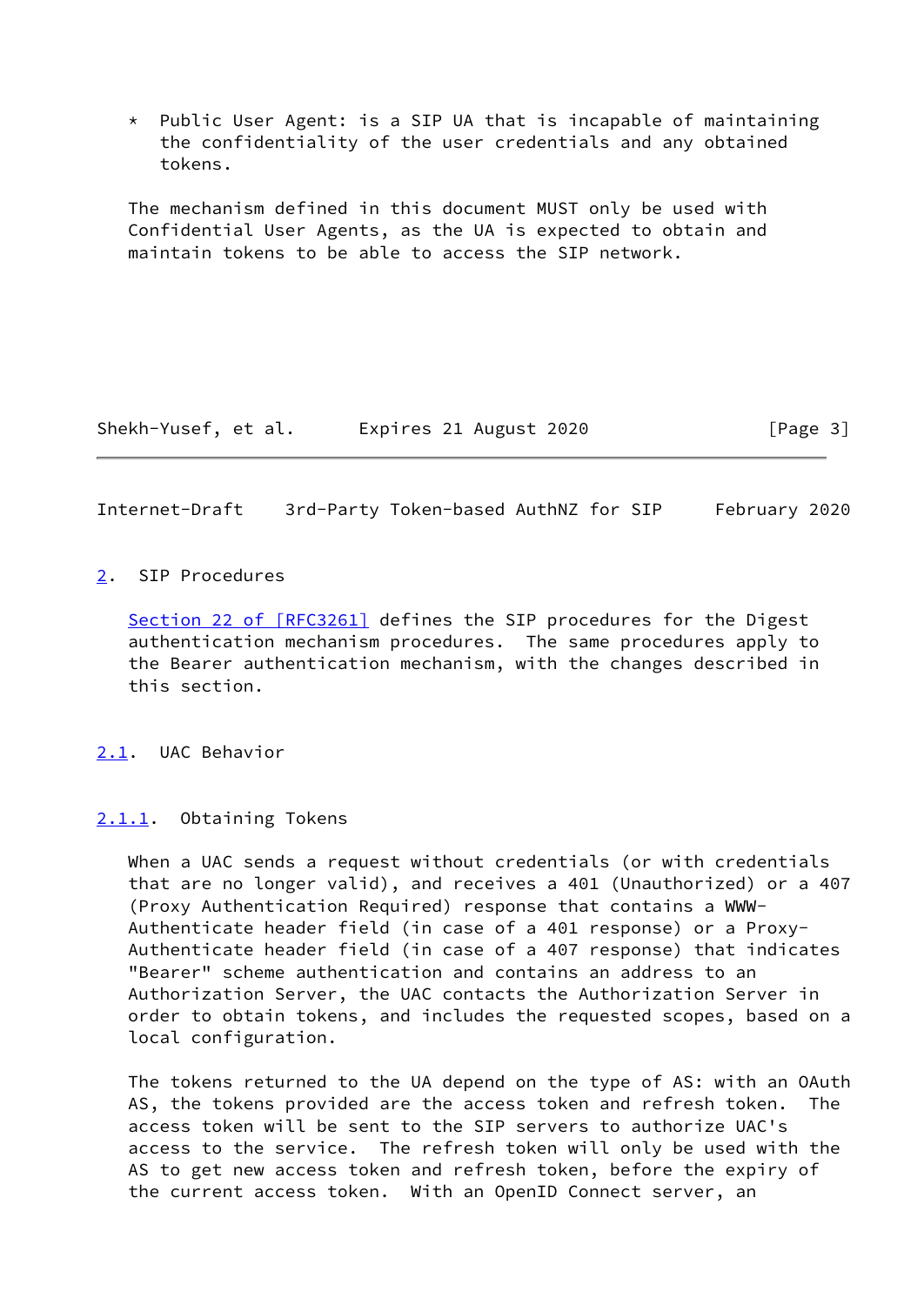additional ID-Token is returned, which contains the SIP URI and other user specific details, and will be consumed by the UAC.

 The detailed OAuth2 procedure to authenticate the user and obtain these tokens is out of scope of this document. [\[RFC8252](https://datatracker.ietf.org/doc/pdf/rfc8252)] defines procedures for native applications. When using the mechanism defined in [[RFC8252\]](https://datatracker.ietf.org/doc/pdf/rfc8252) the user will be directed to use a browser for the interaction with the authorization server, allowing the authorization server to prompt the user for multi-factor authentication, redirect the user to third-party identity providers, and the use of single sign-on sessions.

 If the UAC receives a 401/407 response with multiple WWW- Authenticate/Proxy-Authenticate header fields, providing challenges using different authentication schemes for the same realm, the UAC provides credentials for one or more of the schemes that it supports, based on local policy.

|  | Shekh-Yusef, et al. | Expires 21 August 2020 | [Page 4] |
|--|---------------------|------------------------|----------|
|--|---------------------|------------------------|----------|

<span id="page-4-1"></span>Internet-Draft 3rd-Party Token-based AuthNZ for SIP February 2020

 NOTE: The address of the Authorization Server might be known to the UAC e.g., using means of configuration, in which case the UAC can contact the Authorization Server in order to obtain the access token before it sends SIP request without credentials.

# <span id="page-4-0"></span>[2.1.2](#page-4-0). Protecting the Access Token

 [RFC6749] mandates that Access Tokens are protected with TLS when in transit. However, TLS only guarantees hop-to-hop protection when used to protect SIP signaling. Therefore the Access Token MUST be protected in a way so that only authorized SIP servers will have access to it. Endpoints that support this specification MUST support encrypted JSON Web Tokens (JWT) [\[RFC7519](https://datatracker.ietf.org/doc/pdf/rfc7519)] for encoding and protecting Access Token when included in SIP requests, unless some other mechanism is used to guarantee that only authorized SIP endpoints have access to the Access Token.

#### <span id="page-4-2"></span>[2.1.3](#page-4-2). REGISTER Request

The procedures in this section assumes that the UAC has obtained a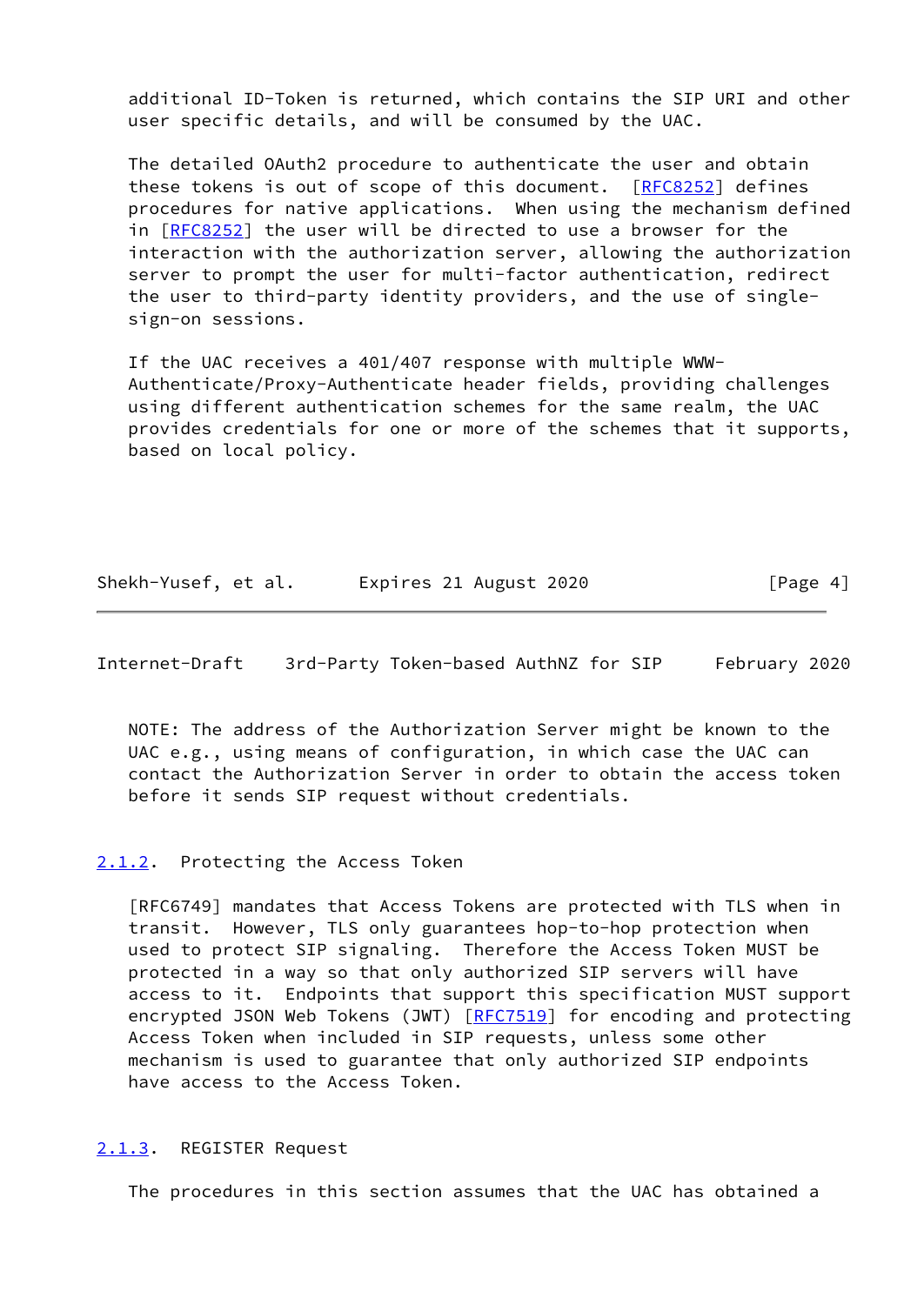token as specified in section [Section 2.1.1](#page-3-3)

 When the UAC sends a REGISTER request after it received a challenge containing the Bearer scheme, then to resolve that particular challenge it needs to send a request with an Authorization header field containing the response to that challenge, including the Bearer scheme carrying a valid access token in the request, as specified in [\[RFC6750](https://datatracker.ietf.org/doc/pdf/rfc6750)].

 Note that if there were multiple challenges with different schemes then it maybe able to successfully retry the request using non-Bearer credentials.

 Based on local policy, the UAC MAY include an access token that has been used for another binding associated with the same AOR in the request.

 If the access token included in a REGISTER request is not accepted, and the UAC receives a 401 response or a 407 response, the UAC follows the procedures in [Section 2.1.1.](#page-3-3)

<span id="page-5-0"></span>[2.1.4](#page-5-0). Non-REGISTER Request

 The procedures in this section assumes that the UAC has obtained a token as specified in section [Section 2.1.1](#page-3-3)

| Shekh-Yusef, et al. | Expires 21 August 2020 | [Page 5] |
|---------------------|------------------------|----------|
|---------------------|------------------------|----------|

<span id="page-5-2"></span>Internet-Draft 3rd-Party Token-based AuthNZ for SIP February 2020

When a UAC sends a request, after it received a challenge containing the Bearer scheme, then the UAC MUST include an Authorization header field with a Bearer scheme, carrying a valid access token in the request, as specified in [\[RFC6750](https://datatracker.ietf.org/doc/pdf/rfc6750)]. Based on local policy, the UAC MAY include an access token that has been used for another dialog, or for another stand-alone request, if the target of the new request is the same.

 If the access token included in a request is not accepted, and the UAC receives a 401 response or a 407 response, the UAC follows the procedures in [Section 2.1.1.](#page-3-3)

<span id="page-5-1"></span>[2.2](#page-5-1). UAS and Registrar Behavior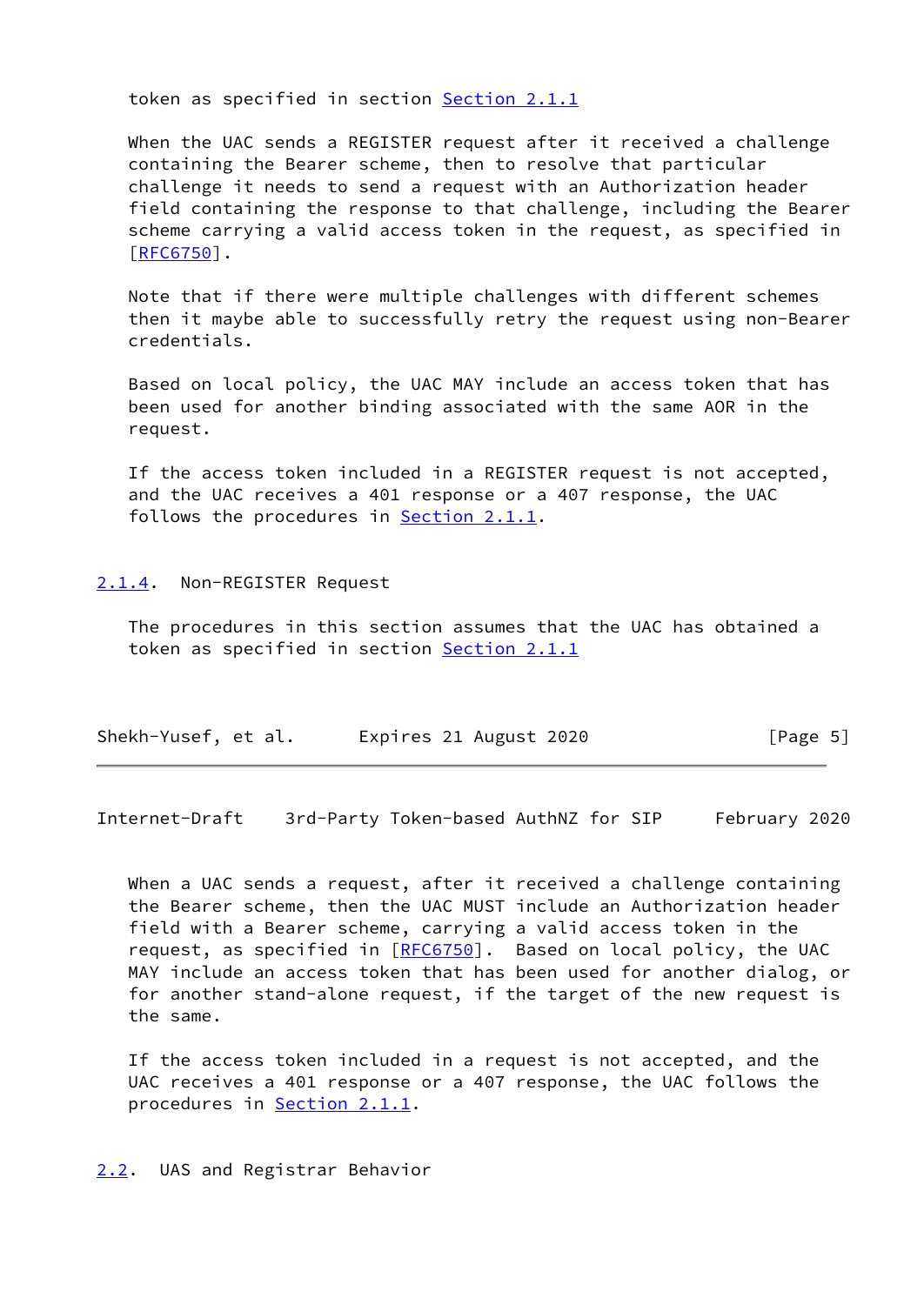When a UAS or Registrar receives a request that fails to contain authorization credentials acceptable to it, it SHOULD challenge the request by sending a 401 (Unauthorized) response. To indicate that it is willing to accept an OAuth2 token as a credential the UAS/ Registrar MUST include a Proxy-Authentication header field in the response, indicate "Bearer" scheme and include an address of an Authorization Server from which the originator can obtain an access token.

 When a UAS/Registrar receives a SIP request that contains an Authorization header field with an access token, the UAS/Registrar MUST validate the access token, using the procedures associated with the type of access token used, e.g.  $[RFC7519]$  $[RFC7519]$ . If the validation is successful the UAS/Registrar can continue to process the request using normal SIP procedures. If the validation fails, the UAS/ Registrar MUST reject the request.

# <span id="page-6-0"></span>[2.3](#page-6-0). Proxy Behavior

 When a proxy receives a request that fails to contain authorization credentials acceptable to it, it SHOULD challenge the request by sending a 407 (Proxy Authentication Required) response. To indicate that it is willing to accept an OAuth2 token as a credential the proxy MUST include a Proxy-Authentication header field in the response, indicating "Bearer" scheme and including an address to an Authorization Server from which the originator can obtain an access token.

When a proxy wishes to authenticate a received request, it MUST search the request for Proxy-Authorization header fields with 'realm' parameters that match its realm. It then MUST successfully validate the credentials from at least one Proxy-Authorization header field

| Shekh-Yusef, et al. | Expires 21 August 2020 | [Page 6] |
|---------------------|------------------------|----------|
|---------------------|------------------------|----------|

<span id="page-6-2"></span>Internet-Draft 3rd-Party Token-based AuthNZ for SIP February 2020

 for its realm. When the scheme is Bearer the proxy MUST validate the access token, using the procedures associated with the type of access token used, e.g. [[RFC7519](https://datatracker.ietf.org/doc/pdf/rfc7519)].

<span id="page-6-1"></span>[3](#page-6-1). Access Token Claims

The type of services that an access token grants access to can be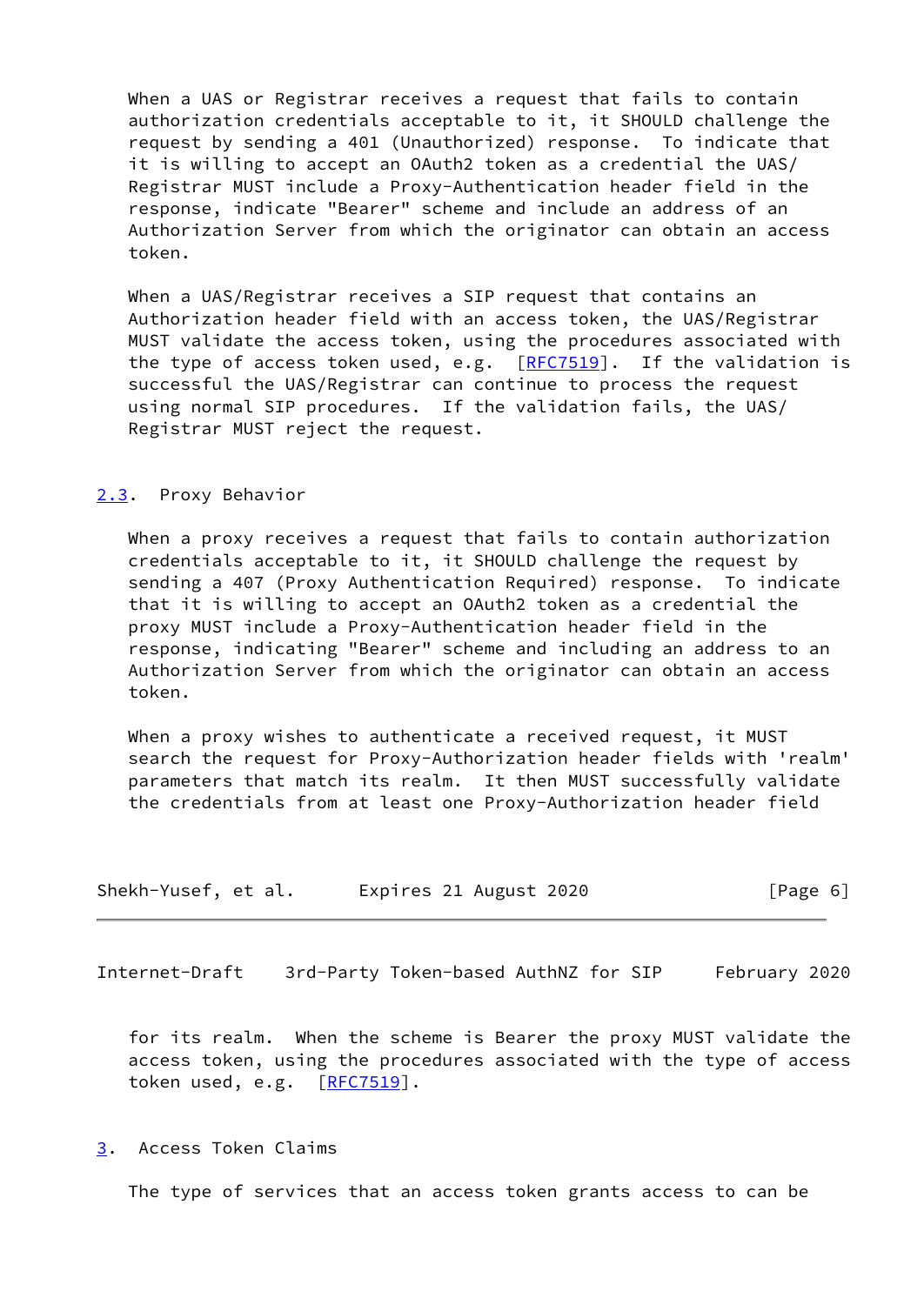determined using different methods. Which methods are used and the granted access provided by the token is based on local policy agreed between the AS and the registrar.

 If an access token is encoded as a JWT, it might contain a list of claims [\[RFC7519](https://datatracker.ietf.org/doc/pdf/rfc7519)], some registered and some are application specific claims. The REGISTRAR can grant access to services either based on such claims, using some other mechanism, or a combination of claims and some other mechanism. If an access token is a reference token, the REGISTRAR will grant access based on some other mechanism. Examples of such other mechanisms are introspection [\[RFC7662](https://datatracker.ietf.org/doc/pdf/rfc7662)], user profile lookups, etc.

<span id="page-7-0"></span>[4](#page-7-0). WWW-Authenticate Response Header Field

 This section describes the syntax of the WWW-Authenticate Response Header Field when used with the Bearer scheme to challenge the UA for credentials, by extending the 'challnge' header field defined by [\[RFC3261](https://datatracker.ietf.org/doc/pdf/rfc3261)].

challenge  $=$  ("Bearer" LWS bearer-cln  $\star$  (COMMA bearer-cln)) bearer-cln = realm / scope / authz-server / error / auth-param authz-server = "authz\_server" EQUAL authz-server-value authz-server-value = https-URI realm = <defined in [RFC3261](https://datatracker.ietf.org/doc/pdf/rfc3261)> auth-param = <defined in [RFC3261](https://datatracker.ietf.org/doc/pdf/rfc3261)> scope = <defined in [RFC6749](https://datatracker.ietf.org/doc/pdf/rfc6749)> error = <defined in [RFC6749](https://datatracker.ietf.org/doc/pdf/rfc6749)> https-URI = <defined in [RFC7230>](https://datatracker.ietf.org/doc/pdf/rfc7230)

Figure 1: Bearer Scheme Syntax

 The authz-server parameters contains the HTTPS URI, as defined in [\[RFC7230](https://datatracker.ietf.org/doc/pdf/rfc7230)], of the authorization server. The UA can discover metadata about the AS using a mechanism like the one defined in  $[RECS414]$ .

The realm and auth-param parameters are defined in  $[REC3261]$ .

Shekh-Yusef, et al. Expires 21 August 2020 [Page 7]

<span id="page-7-1"></span>Internet-Draft 3rd-Party Token-based AuthNZ for SIP February 2020

As per  $[REC3261]$ , the realm string alone defines the protection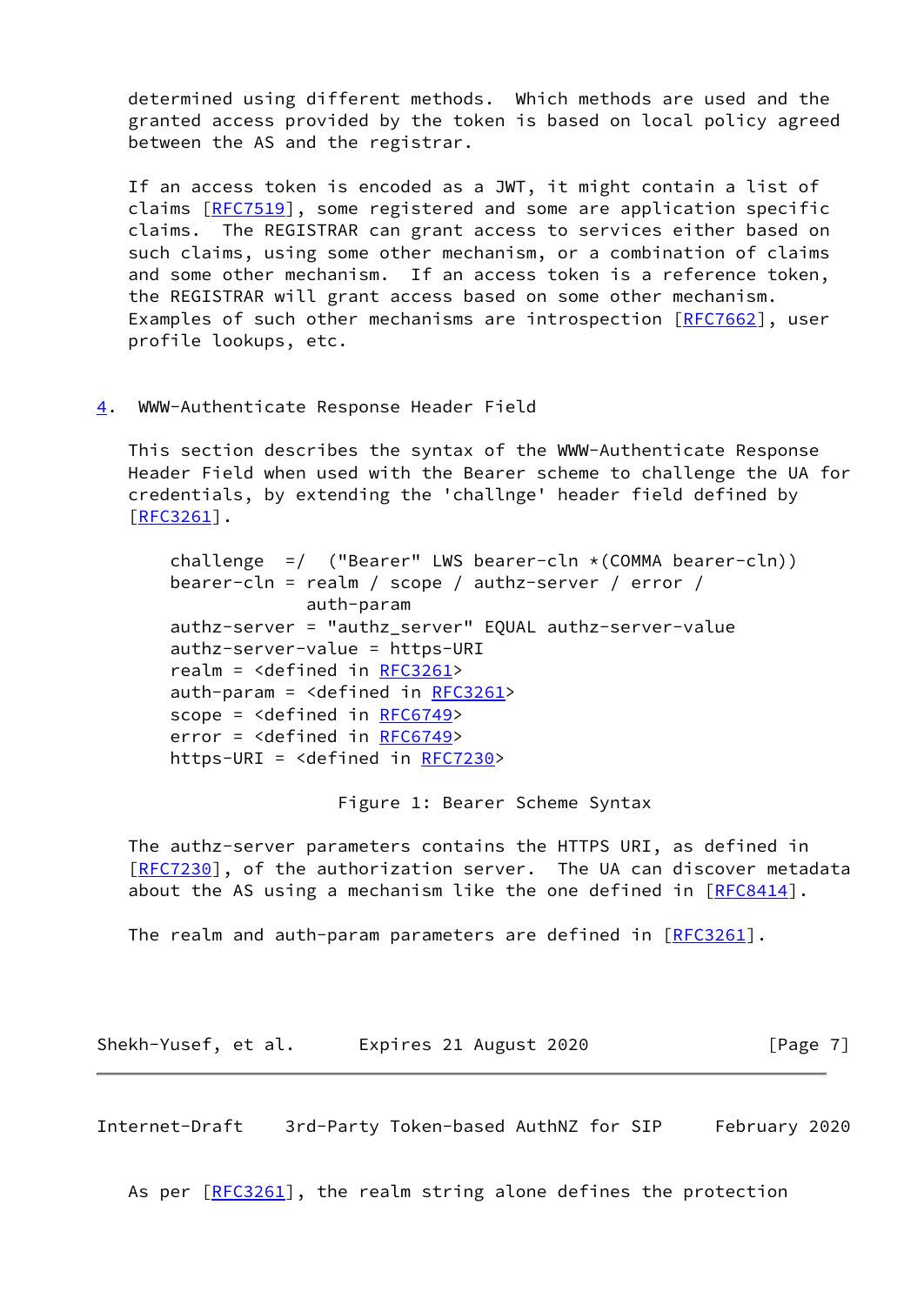domain. [\[RFC3261](https://datatracker.ietf.org/doc/pdf/rfc3261)] states that the realm string must be globally unique and recommends that the realm string contains a hostname or domain name. It also states that the realm string should be human readable identifier that can be rendered to the user.

The scope and error parameters are defined in [[RFC6749](https://datatracker.ietf.org/doc/pdf/rfc6749)].

 The scope parameter could be used by the registrar/proxy to indicate to the UAC the minimum scope that must be associated with the access token to be able to get service. As defined in  $[REC6749]$ , the value of the scope parameter is expressed as a list of space-delimited, case-sensitive strings. The strings are defined by the authorization server. The values of the scope parameter is out of scope of this document. The UAC will use the scope provided by the registrar to contact the AS and obtain a proper token with the requested scope.

 The error parameter could be used by the registrar/proxy to indicate to the UAC the reason for the error, with possible values of "invalid\_token" or "invalid\_scope".

- <span id="page-8-0"></span>[5](#page-8-0). Example Flows
- <span id="page-8-1"></span>[5.1](#page-8-1). Registration

 The figure below shows an example of a SIP registration, where the UA is informed about the Authorization Server (AS) from where to obtain an access token by the registratar in a 401 response to the REGISTER request.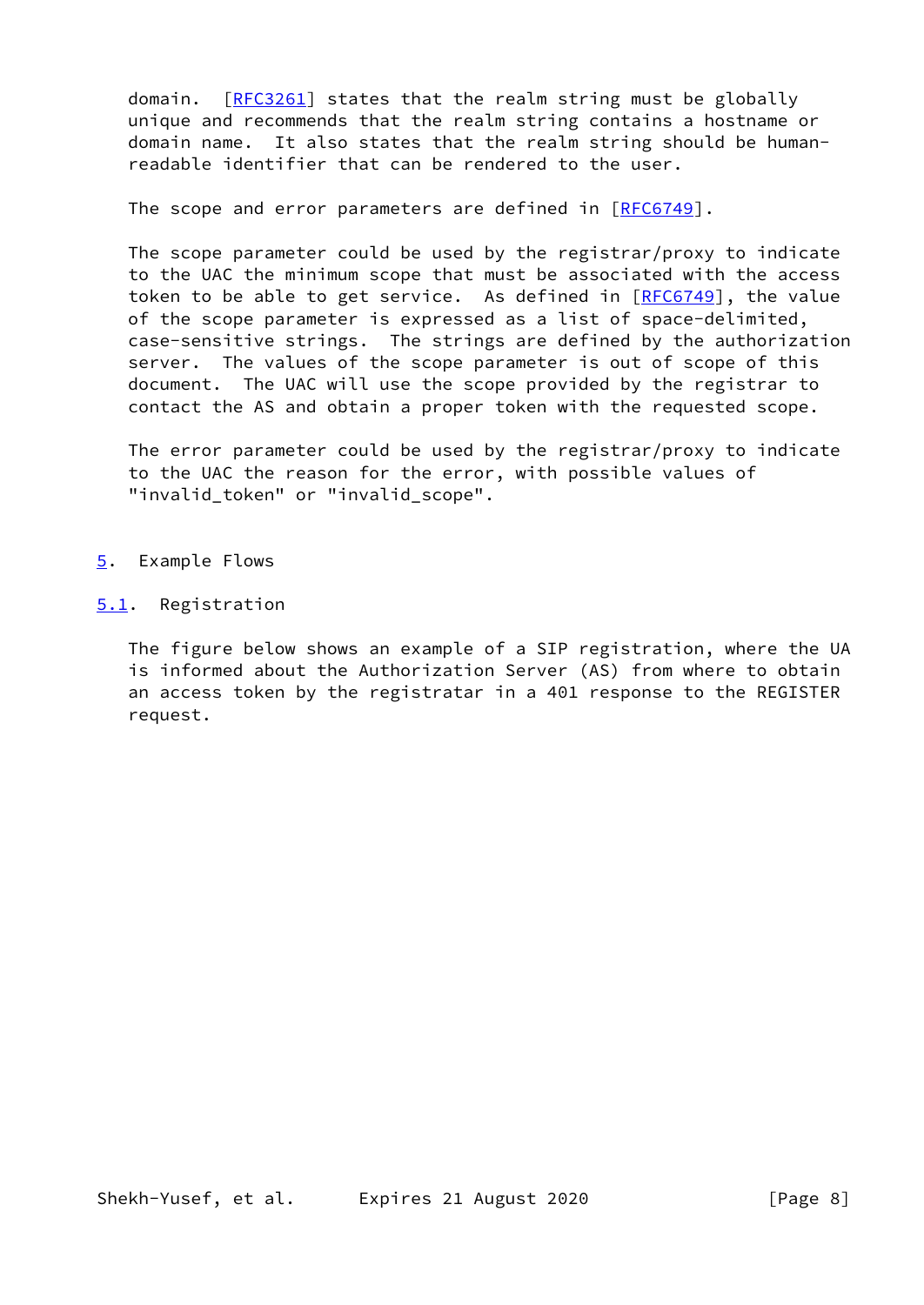Internet-Draft 3rd-Party Token-based AuthNZ for SIP February 2020

| UA | Registrar                                                                                        |
|----|--------------------------------------------------------------------------------------------------|
|    | [1] REGISTER                                                                                     |
|    | [2] 401 Unauthorized<br>WWW-Authenticate: Bearer "authz_server"=" <authz_server>"</authz_server> |
|    | [3] The UA interacts with the AS and obtains tokens, using<br>some out of scope mechanism.       |
|    | [4] REGISTER<br>Authorization: Bearer <access_token></access_token>                              |
|    | [5] HTTP POST /introspect<br>{access_token}                                                      |
|    | [6] 200 OK {metadata}                                                                            |
|    | $[7]$ 200 OK                                                                                     |
|    |                                                                                                  |

Figure 2: Example Registration Flow

 In step [1], the UA starts the registration process by sending a SIP REGISTER request to the registrar without any credentials.

 In step [2], the registrar challenges the UA, by sending a SIP 401 (Unauthorized) response to the REGISTER request. In the response the registrar includes information about the AS to contact in order to obtain a token.

 In step [3], the UA interacts with the AS, potentially using the OAuth Native App mechanism defined in [[RFC8252](https://datatracker.ietf.org/doc/pdf/rfc8252)], authenticates the user and obtains the tokens needed to access the SIP service.

 In step [4], the UA retries the registration process by sending a new SIP REGISTER request that includes the access token that the UA obtrained previously.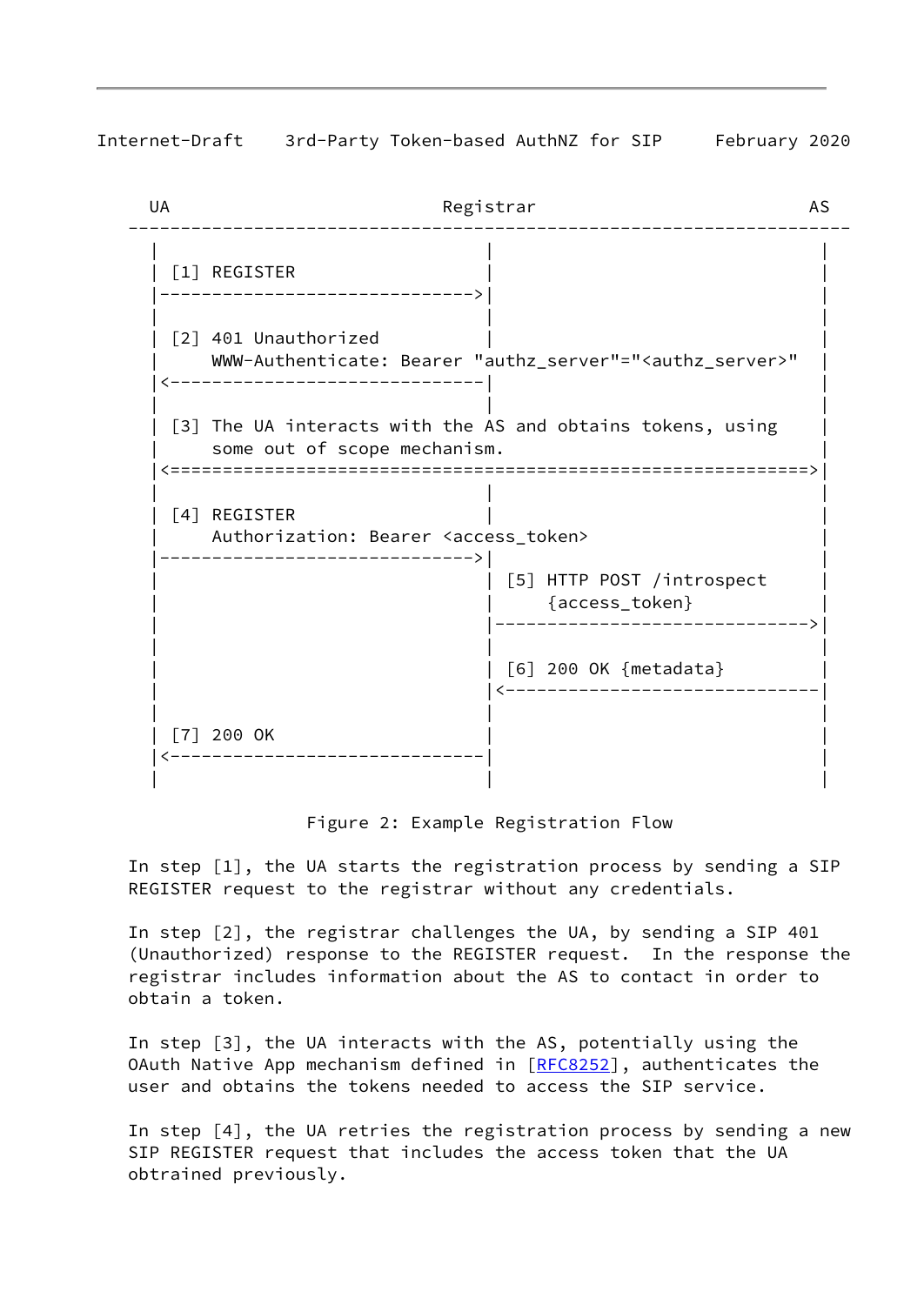The registrar validates the access token. If the access token is a reference token, the registrar MAY perform an introspection, as in

Shekh-Yusef, et al. Expires 21 August 2020 [Page 9]

<span id="page-10-1"></span>Internet-Draft 3rd-Party Token-based AuthNZ for SIP February 2020

 steps [5] and [6], in order to obtain more information about the access token and its scope, as per  $[REC7662]$ . Otherwise, after the registrar validates the token to make sure it was signed by a trusted entity, it inspects its claims and act upon it.

 In step [7], once the registrar has succesfully verified and accepted the access token, it sends a 200 (OK) response to the REGISTER request.

<span id="page-10-0"></span>[5.2](#page-10-0). Registration with Pre-Configured AS

 The figure below shows an example of a SIP registration, where the UA has pre-configured information about the Authorization Server (AS) from where to obtain the access token.

UA Registrar AS --------------------------------------------------------------------- | | | | [1] The UA interacts with the AS and obtains tokens, using | some out of scope mechanism. |<=============================================================>| | | | | [2] REGISTER | | Authorization: Bearer <access\_token> |------------------------------>| |  $|$  [3] HTTP POST /introspect  $|$  | | {access\_token} | | |------------------------------>| | | | | | [4] 200 OK {metadata} | | |<------------------------------| | | | | [5] 200 OK |<------------------------------| | | | |

> Figure 3: Example Registration Flow - Authorization Server Information Preconfigured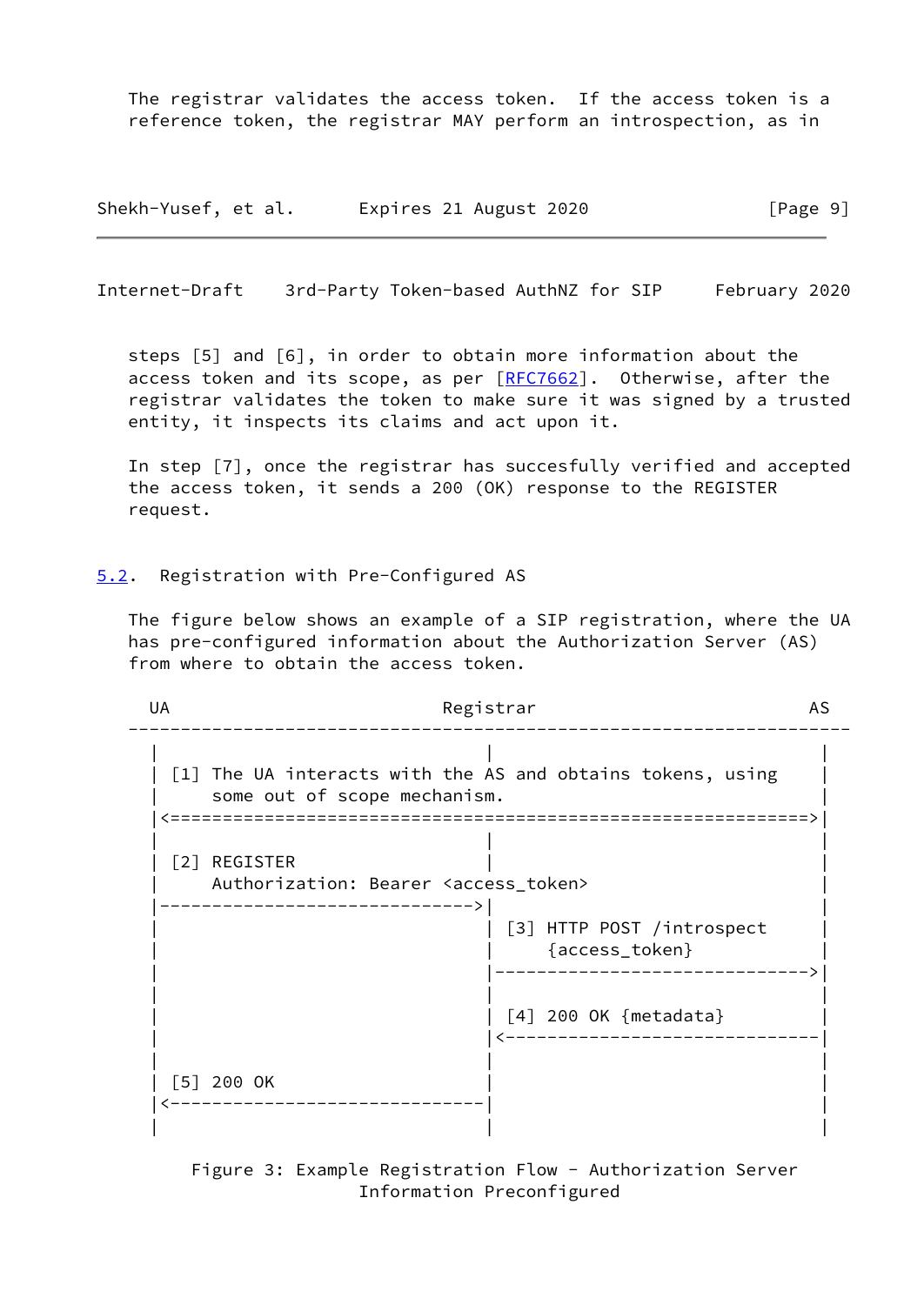In step [1], the UA interacts with the AS, potentially using the OAuth Native App mechanism defined in [[RFC8252](https://datatracker.ietf.org/doc/pdf/rfc8252)], authenticates the user and obtains the tokens needed to access the SIP service.

 In step [2], the UA retries the registration process by sending a new SIP REGISTER request that includes the access token that the UA obtrained previously.

Shekh-Yusef, et al. Expires 21 August 2020 [Page 10]

<span id="page-11-1"></span>Internet-Draft 3rd-Party Token-based AuthNZ for SIP February 2020

 The registrar validates the access token. If the access token is a reference token, the registrar MAY perform an introspection, as in steps [3] and [4], in order to obtain more information about the access token and its scope, as per [[RFC7662\]](https://datatracker.ietf.org/doc/pdf/rfc7662). Otherwise, after the registrar validates the token to make sure it was signed by a trusted entity, it inspects its claims and act upon it.

 In step [5], once the registrar has succesfully verified and accepted the access token, it sends a 200 (OK) response to the REGISTER request.

<span id="page-11-0"></span>[6](#page-11-0). Security Considerations

 The security considerations for OAuth are defined in [\[RFC6749](https://datatracker.ietf.org/doc/pdf/rfc6749)]. The security considerations for bearer tokens are defined in [\[RFC6750](https://datatracker.ietf.org/doc/pdf/rfc6750)]. The security considerations for JSON Web Tokens (JWT) are defined in [\[RFC7519](https://datatracker.ietf.org/doc/pdf/rfc7519)]. These security considerations also apply to SIP usage of access token as defined in this document.

 [RFC6749] mandates that Access Tokens are protected with TLS. However, TLS only guarantees hop-to-hop protection when used to protect SIP signaling. Therefore the Access Token MUST be protected in a way so that only authorized SIP endpoints will have access to it. Endpoints that support this specifications MUST support encrypted JSON Web Tokens (JWT) [\[RFC7519](https://datatracker.ietf.org/doc/pdf/rfc7519)] for encoding and protecting Access Token when included in SIP requests, unless some other mechanism is used to guarantee that only authorized SIP endpoints have access to the Access Token.

<span id="page-11-2"></span>[7](#page-11-2). IANA Considerations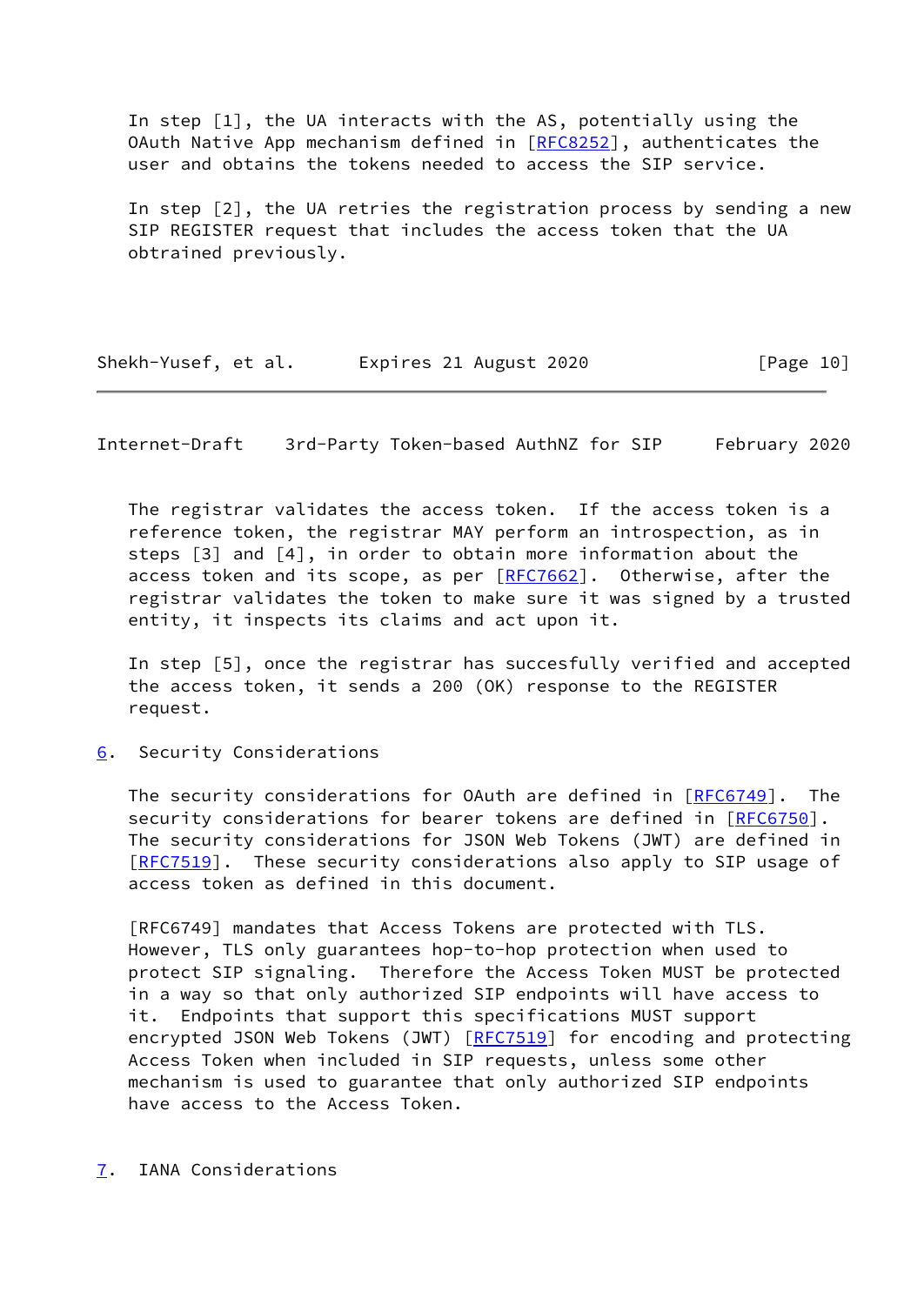## <span id="page-12-0"></span>[8](#page-12-0). Acknowledgments

 The authors would like to specially thank Paul Kyzivat for his multiple detailed reviews and suggested text that significanly improved the quality of the document.

 The authors would also like to thank the following for their review and feedback on this document:

Olle Johansson, Roman Shpount, Dale Worley, and Jorgen Axell.

 The authors would also like to thank the following for their review and feedback of the original document that was replaced with this document:

| Shekh-Yusef, et al. | Expires 21 August 2020 | [Page 11] |
|---------------------|------------------------|-----------|
|---------------------|------------------------|-----------|

<span id="page-12-2"></span>Internet-Draft 3rd-Party Token-based AuthNZ for SIP February 2020

 Andrew Allen, Martin Dolly, Keith Drage, Paul Kyzivat, Jon Peterson, Michael Procter, Roy Radhika, Matt Ryan, Ivo Sedlacek, Roman Shpount, Robert Sparks, Asveren Tolga, and Dale Worley.

 The authors would also like to thank Jean Mahoney for her review, editorial help, and the coversion of the XML source file from v2 to v3.

- <span id="page-12-3"></span><span id="page-12-1"></span>[9](#page-12-1). Normative References
	- [OPENID] Sakimura, N., Bradley, J., Jones, M., de Medeiros, B., and C. Mortimore, "OpenID Connect Core 1.0", February 2014.
	- [RFC2119] Bradner, S., "Key words for use in RFCs to Indicate Requirement Levels", [BCP 14](https://datatracker.ietf.org/doc/pdf/bcp14), [RFC 2119](https://datatracker.ietf.org/doc/pdf/rfc2119), DOI 10.17487/RFC2119, March 1997, <[https://www.rfc-editor.org/info/rfc2119>](https://www.rfc-editor.org/info/rfc2119).
	- [RFC3261] Rosenberg, J., Schulzrinne, H., Camarillo, G., Johnston, A., Peterson, J., Sparks, R., Handley, M., and E. Schooler, "SIP: Session Initiation Protocol", [RFC 3261](https://datatracker.ietf.org/doc/pdf/rfc3261), DOI 10.17487/RFC3261, June 2002, <[https://www.rfc-editor.org/info/rfc3261>](https://www.rfc-editor.org/info/rfc3261).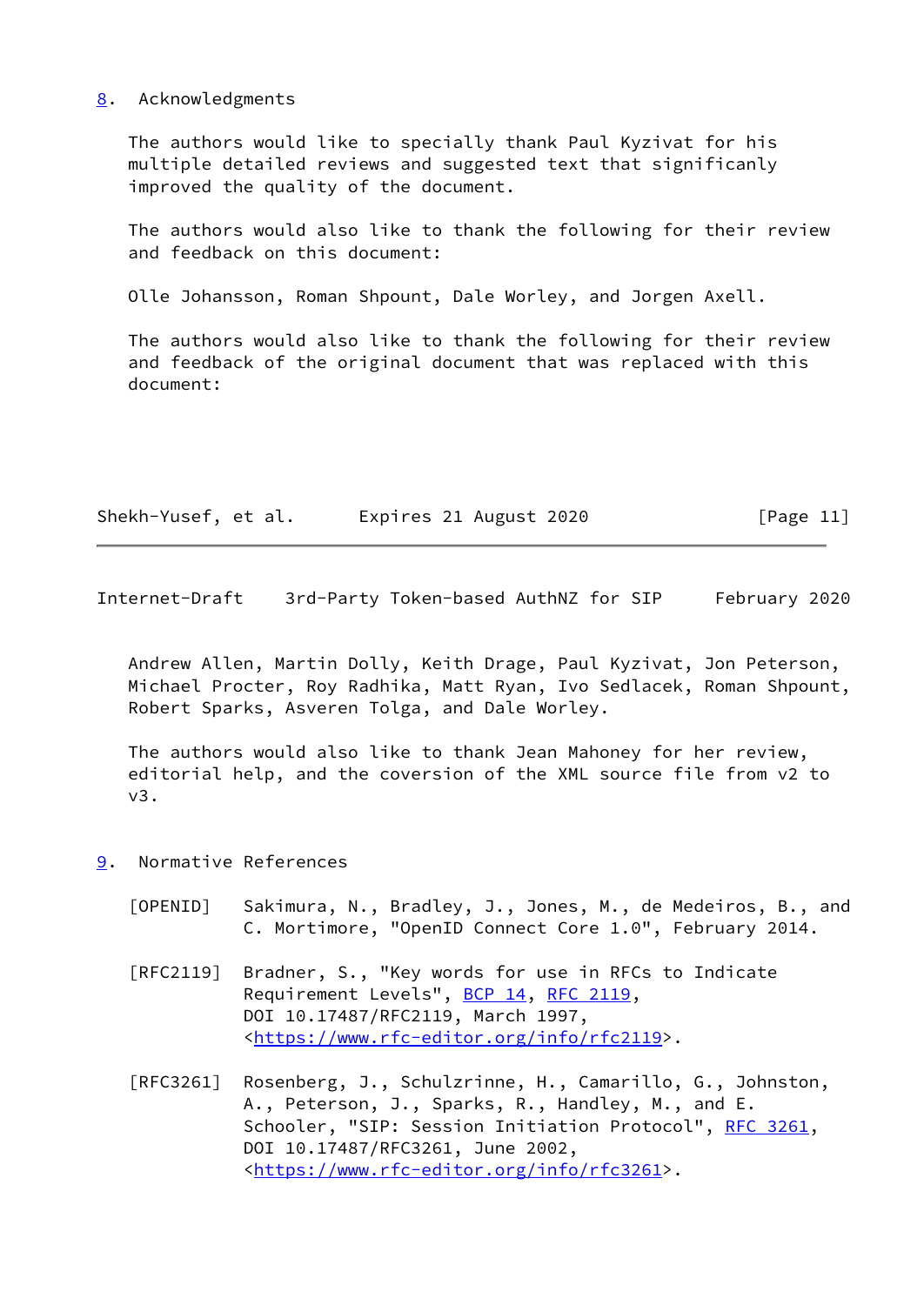- [RFC6749] Hardt, D., Ed., "The OAuth 2.0 Authorization Framework", [RFC 6749,](https://datatracker.ietf.org/doc/pdf/rfc6749) DOI 10.17487/RFC6749, October 2012, <[https://www.rfc-editor.org/info/rfc6749>](https://www.rfc-editor.org/info/rfc6749).
- [RFC6750] Jones, M. and D. Hardt, "The OAuth 2.0 Authorization Framework: Bearer Token Usage", [RFC 6750,](https://datatracker.ietf.org/doc/pdf/rfc6750) DOI 10.17487/RFC6750, October 2012, <[https://www.rfc-editor.org/info/rfc6750>](https://www.rfc-editor.org/info/rfc6750).
- [RFC7230] Fielding, R., Ed. and J. Reschke, Ed., "Hypertext Transfer Protocol (HTTP/1.1): Message Syntax and Routing", [RFC 7230,](https://datatracker.ietf.org/doc/pdf/rfc7230) DOI 10.17487/RFC7230, June 2014, <[https://www.rfc-editor.org/info/rfc7230>](https://www.rfc-editor.org/info/rfc7230).
- [RFC7519] Jones, M., Bradley, J., and N. Sakimura, "JSON Web Token (JWT)", [RFC 7519,](https://datatracker.ietf.org/doc/pdf/rfc7519) DOI 10.17487/RFC7519, May 2015, <[https://www.rfc-editor.org/info/rfc7519>](https://www.rfc-editor.org/info/rfc7519).
- [RFC7662] Richer, J., Ed., "OAuth 2.0 Token Introspection", [RFC 7662,](https://datatracker.ietf.org/doc/pdf/rfc7662) DOI 10.17487/RFC7662, October 2015, <[https://www.rfc-editor.org/info/rfc7662>](https://www.rfc-editor.org/info/rfc7662).

| Shekh-Yusef, et al. | Expires 21 August 2020 | [Page 12] |
|---------------------|------------------------|-----------|
|---------------------|------------------------|-----------|

- <span id="page-13-0"></span>Internet-Draft 3rd-Party Token-based AuthNZ for SIP February 2020
	- [RFC8252] Denniss, W. and J. Bradley, "OAuth 2.0 for Native Apps", [BCP 212](https://datatracker.ietf.org/doc/pdf/bcp212), [RFC 8252,](https://datatracker.ietf.org/doc/pdf/rfc8252) DOI 10.17487/RFC8252, October 2017, <[https://www.rfc-editor.org/info/rfc8252>](https://www.rfc-editor.org/info/rfc8252).
	- [RFC8414] Jones, M., Sakimura, N., and J. Bradley, "OAuth 2.0 Authorization Server Metadata", [RFC 8414,](https://datatracker.ietf.org/doc/pdf/rfc8414) DOI 10.17487/RFC8414, June 2018, <[https://www.rfc-editor.org/info/rfc8414>](https://www.rfc-editor.org/info/rfc8414).

Authors' Addresses

 Rifaat Shekh-Yusef Avaya 425 Legget Drive Ottawa Ontario Canada

Phone: +1-613-595-9106